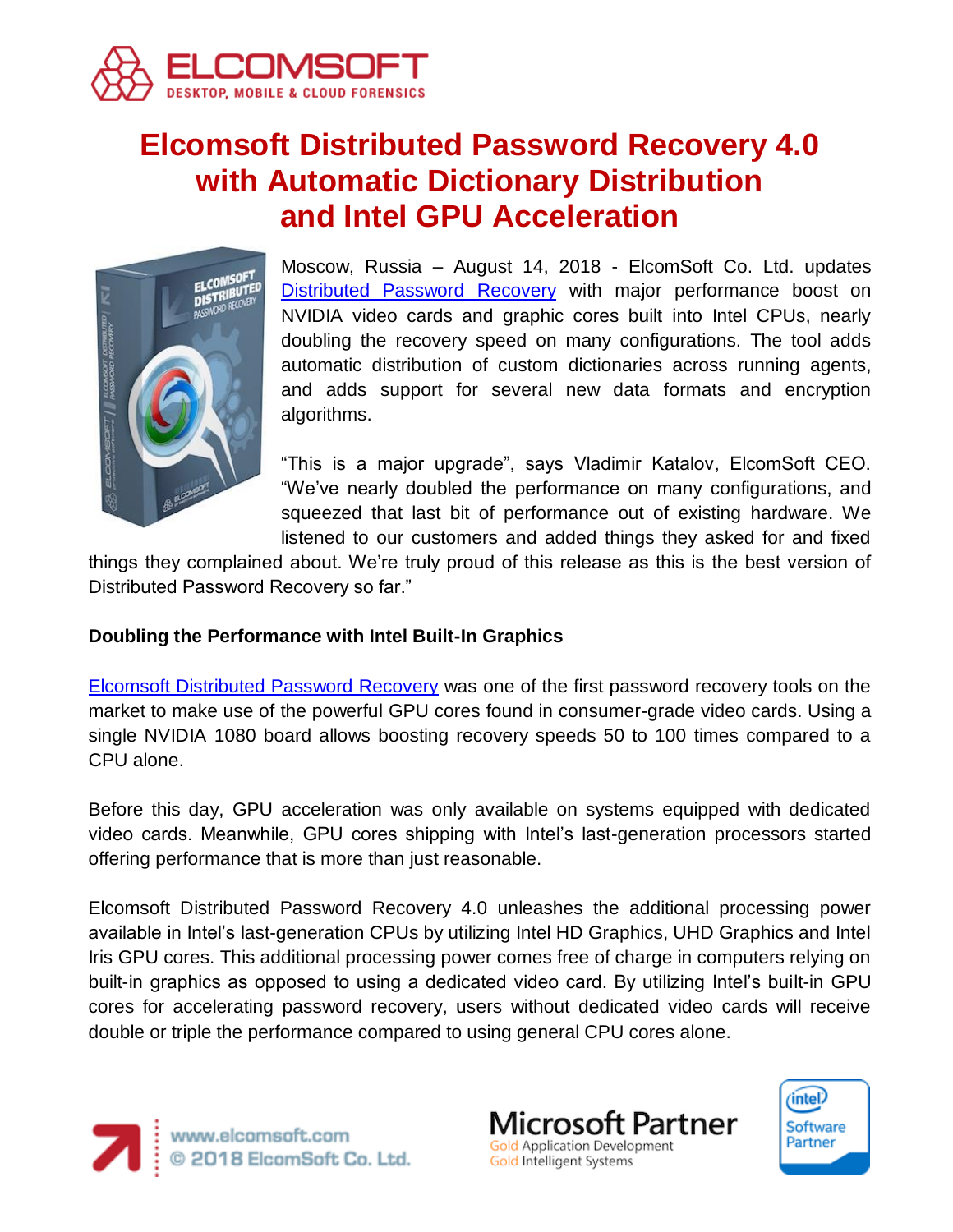

#### **NVIDIA Users Get a Performance Boost**

Users whose computers are equipped with a dedicated NVIDIA video card are expected to see performance improvements of up to 100% compared to earlier versions of Elcomsoft Distributed Password Recovery. The extra performance comes from a number of low-level internal optimizations and code migration to the latest version of CUDA 9. This allowed squeezing that last bit of performance out of NVIDIA GTX 1080 and other 1000-series NVIDIA boards, with many attacks getting nearly double the performance over the previous version.



Finally, EDPR 4.0 adds support NVIDIA's latest technology, the NVIDIA Volta, enabling the use of the mighty Titan V, Tesla V100 and future boards based on the new architecture.

## **Automatic Deployment of Custom Dictionaries**

Dictionary attacks often allow breaking a password in almost no time compared to bruteforcing all possible combinations of characters. A high-quality custom dictionary comprised of the user's existing passwords (extracted with [Elcomsoft Internet Password Breaker](https://www.elcomsoft.com/einpb.html) or similar tools) may reveal passwords that would be otherwise unbreakable.



**Microsoft Partner Gold Application Development** Gold Intelligent Systems